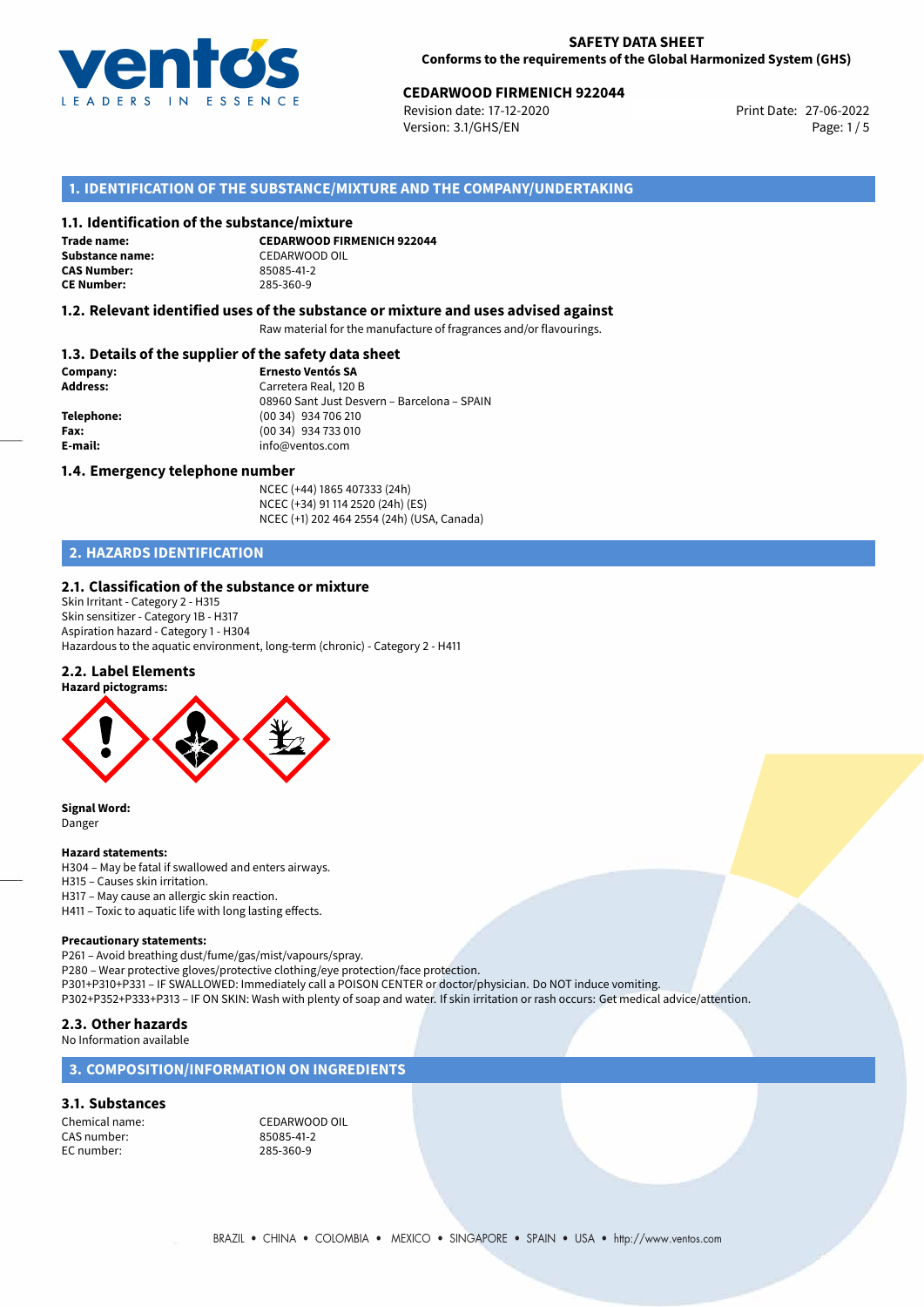

#### **SAFETY DATA SHEET Conforms to the requirements of the Global Harmonized System (GHS)**

# **CEDARWOOD FIRMENICH 922044**<br>
Revision date: 17-12-2020<br>
Print Date: 27-06-2022

Revision date: 17-12-2020 Version: 3.1/GHS/EN Page: 2 / 5

#### **Hazardous constituents:**

| <b>Chemical Name</b> | % (w/w)                                                     | <b>CAS No</b><br><b>EC No</b> | <b>Classification according to GHS</b>                                                                                                                                                                                                                      |
|----------------------|-------------------------------------------------------------|-------------------------------|-------------------------------------------------------------------------------------------------------------------------------------------------------------------------------------------------------------------------------------------------------------|
| ALPHA-CEDRENE        | $\geq$ 25; $<$ 50 $\begin{array}{ l}$ 469-61-4<br>207-418-4 |                               | Skin Irritant - Category 3 - H316<br>Aspiration hazard - Category 1 - H304<br>Hazardous to the aquatic environment, short-term (acute) - Category 1 - H400<br>Hazardous to the aquatic environment, long-term (chronic) - Category 1 - H410<br>M-Factor: 10 |
| <b>CEDROL</b>        | $>$ 25; $<$ 50                                              | 77-53-2<br>201-035-6          | Flammable Liquids - Category 4 - H227<br>Hazardous to the aquatic environment, short-term (acute) - Category 2 - H401<br>Hazardous to the aquatic environment, long-term (chronic) - Category 2 - H411                                                      |
| <b>BETA-CEDRENE</b>  | $>1$ ; $<$ 10                                               | 546-28-1<br>208-898-8         | Skin Irritant - Category 3 - H316<br>Aspiration hazard - Category 1 - H304<br>Hazardous to the aquatic environment, short-term (acute) - Category 1 - H400<br>Hazardous to the aquatic environment, long-term (chronic) - Category 1 - H410<br>M-Factor: 10 |
| ALPHA-BISABOLOL      | $>0.1$ ; <1                                                 | 515-69-5<br>208-205-9         | Skin sensitizer - Category 1 - H317<br>Hazardous to the aquatic environment, long-term (chronic) - Category 2 - H411                                                                                                                                        |

[See the full text of the hazard statements in section 16.](#page-4-0)

### **3.2. Mixtures**

Not applicable.

# **4. FIRST-AID MEASURES**

### **4.1. Description of necessary first aid measures**

| Ingestion:    | Rinse mouth with water.<br>Obtain medical advice.<br>Keep at rest. Do not induce vomiting.                                                           |
|---------------|------------------------------------------------------------------------------------------------------------------------------------------------------|
| Eye contact:  | In case of contact with eyes, rinse immediately with plenty of water for at least 15 minutes and seek medical advice.                                |
| Inhalation:   | Remove person to fresh air and keep at rest.<br>Seek immediate medical advice.                                                                       |
| Skin contact: | Take off immediately all contaminated clothing.<br>Thoroughly wash affected skin with soap and water.<br>Seek medical attention if symptoms persist. |

#### **4.2. Most important symptoms and effects, both acute and delayed**

No information available.

# **4.3. Indication of any immediate medical attention and special treatment needed**

No information available.

# **5. FIRE-FIGHTING MEASURES**

### **5.1. Extinguishing Media**

Water spray, carbon dioxide, dry chemical powder or appropriate foam. For safety reasons do not use full water jet.

#### **5.2. Special hazards arising from the substance or mixture**

Known or Anticipated Hazardous Products of Combustion: Emits toxic fumes under fire conditions.

#### **5.3. Advice for firefighters**

High temperatures can lead to high pressures inside closed containers. Avoid inhalation of vapors that are created. Use appropriate respiratory protection. Do not allow spillage of fire to be poured into drains or watercourses. Wear self-contained breathing apparatus and protective clothing.

# **6. ACCIDENTAL RELEASE MEASURES**

#### **6.1. Personal precautions, protective equipment and emergency procedures**

Evacuate surronding areas. Ensure adequate ventilation. Keep unnecessary and unprotected personnel from entering. Do not breathe vapor/spray. Avoid contact with skin and eyes. Information regarding personal protective measures: see section 8.

#### **6.2. Environmental precautions**

To avoid possible contamination of the environment, do not discharge into any drains, surface waters or groundwaters.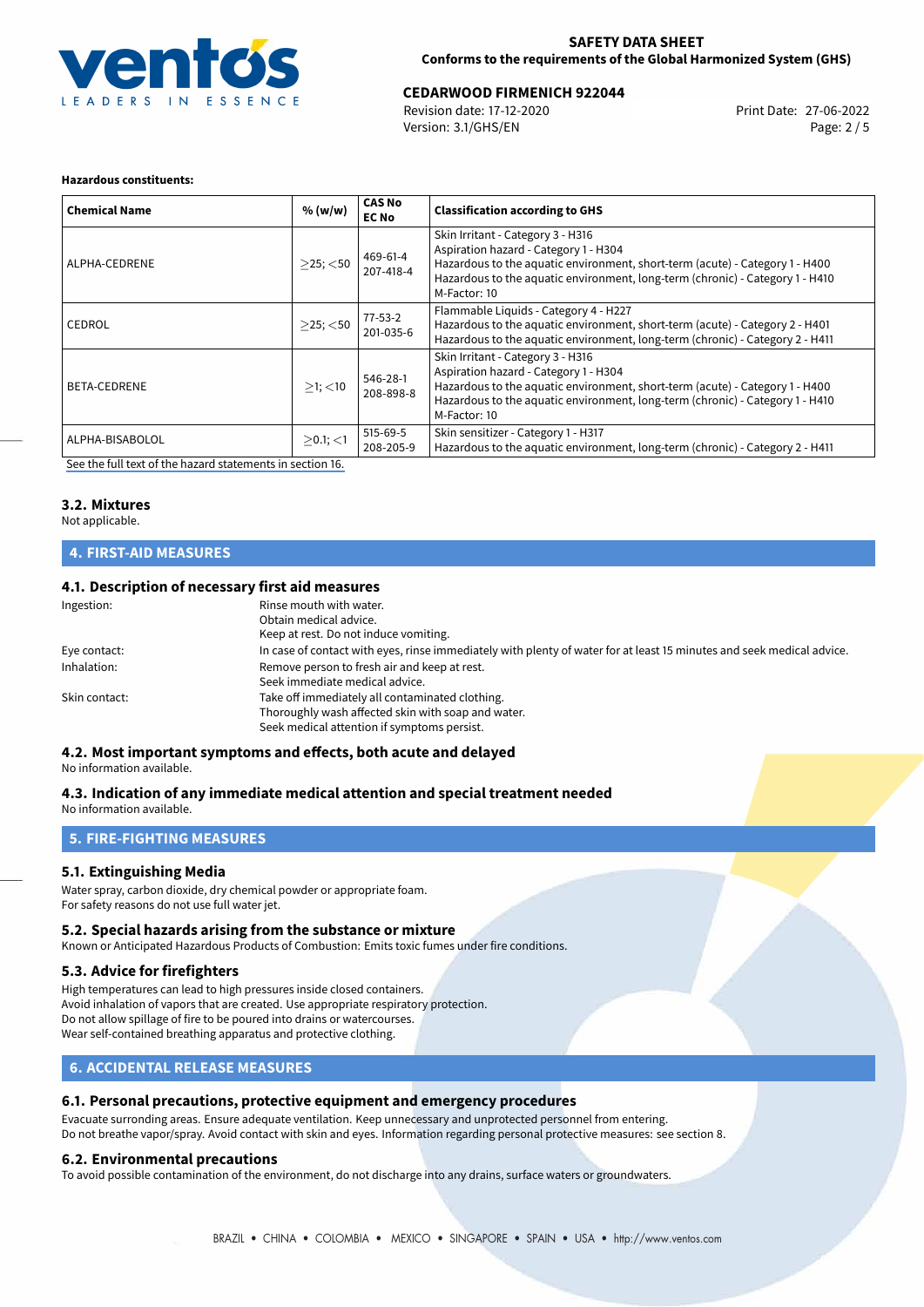

# **CEDARWOOD FIRMENICH 922044**<br>
Revision date: 17-12-2020<br>
Print Date: 27-06-2022

Revision date: 17-12-2020 Version: 3.1/GHS/EN Page: 3 / 5

## **6.3. Methods and materials for containment and cleaning up**

Cover with an inert, inorganic, non-combustible absorbent material (e.g. dry-lime, sand, soda ash). Place in covered containers using non-sparking tools and transport outdoors. Avoid open flames or sources of ignition (e.g. pilot lights on gas hot water heater). Ventilate area and wash spill site after material pickup is complete.

#### **6.4. Reference to other sections**

Information regarding exposure controls, personal protection and disposal considerations can be found in sections 8 and 13.

#### **7. HANDLING AND STORAGE**

#### **7.1. Precautions for safe handling**

Do not store or handle this material near food or drinking water. Do not smoke. Avoid contact with the eyes, skin and clothing. Wear protective clothing and use glasses. Observe the rules of safety and hygiene at work. Keep in the original container or an alternative made from a compatible material.

#### **7.2. Conditions for safe storage, including any incompatibilities**

Store in tightly closed and preferably full containers in a cool, dry and ventilated area, protected from light. Keep away from sources of ignition (e.g. hot surfaces, sparks, flame and static discharges). Keep away from incompatible materials (see section 10).

#### **7.3. Specific end use(s)**

No information available.

#### **8. EXPOSURE CONTROLS AND PERSONAL PROTECTION**

#### **8.1. Control parameters**

Components with occupational exposure limits: None known.

#### **8.2. Exposure controls**

Measures should be taken to prevent materials from being splashed into the body. Provide adequate ventilation, according to the conditions of use. Use a mechanical exhaust if required.

#### **8.3. Individual protection measures, such as personal protective equipment**

| Eye/Face protection:             | Chemical safety goggles are recommended. Wash contaminated goggles before reuse.                                                            |  |  |
|----------------------------------|---------------------------------------------------------------------------------------------------------------------------------------------|--|--|
| Hand Protection:                 | Chemical-resistant gloves are recommended. Wash contaminated gloves before reuse.                                                           |  |  |
| Body protection:                 | Personal protective equipment for the body should be selected based on the task being performed and the risks<br>involved.                  |  |  |
| Respiratory Protection:          | In case of insufficient ventilation, use suitable respiratory equipment.                                                                    |  |  |
| Environmental exposure controls: | Emissions from ventilation or process equipment should be checked to ensure they comply with environmental<br>protection legislation.       |  |  |
|                                  | In some cases, filters or engineering modifications to the process equipment will be necessary to reduce emissions to<br>acceptable levels. |  |  |

#### **9. PHYSICAL AND CHEMICAL PROPERTIES**

#### **9.1. Information on basic physical and chemical properties**

| Appearance:                         | Liguid                                   |
|-------------------------------------|------------------------------------------|
| Colour:                             | Conforms to standard                     |
| Odour:                              | Conforms to standard                     |
| Odour theshold:                     | Not determined                           |
| pH:                                 | Not determined                           |
| Melting point/freezing point:       | Not determined                           |
| Boling point/boiling range $(°C)$ : | Not determined                           |
| Flash point:                        | $101^{\circ}$ C                          |
| Evaporation rate:                   | Not determined                           |
| Flammability:                       | Not determined                           |
| Lower flammability/Explosive limit: | Not determined                           |
| Upper flammability/Explosive limit: | Not determined                           |
| Vapour pressure:                    | Not determined                           |
| Vapour Density:                     | Not determined                           |
| Density:                            | $0,943 - 0,963$ g/mL (20 <sup>o</sup> C) |
| Relative density:                   | $0,943 - 0,963$ (20°C)                   |
| Water solubility:                   | <b>INSOLUBLE IN WATER</b>                |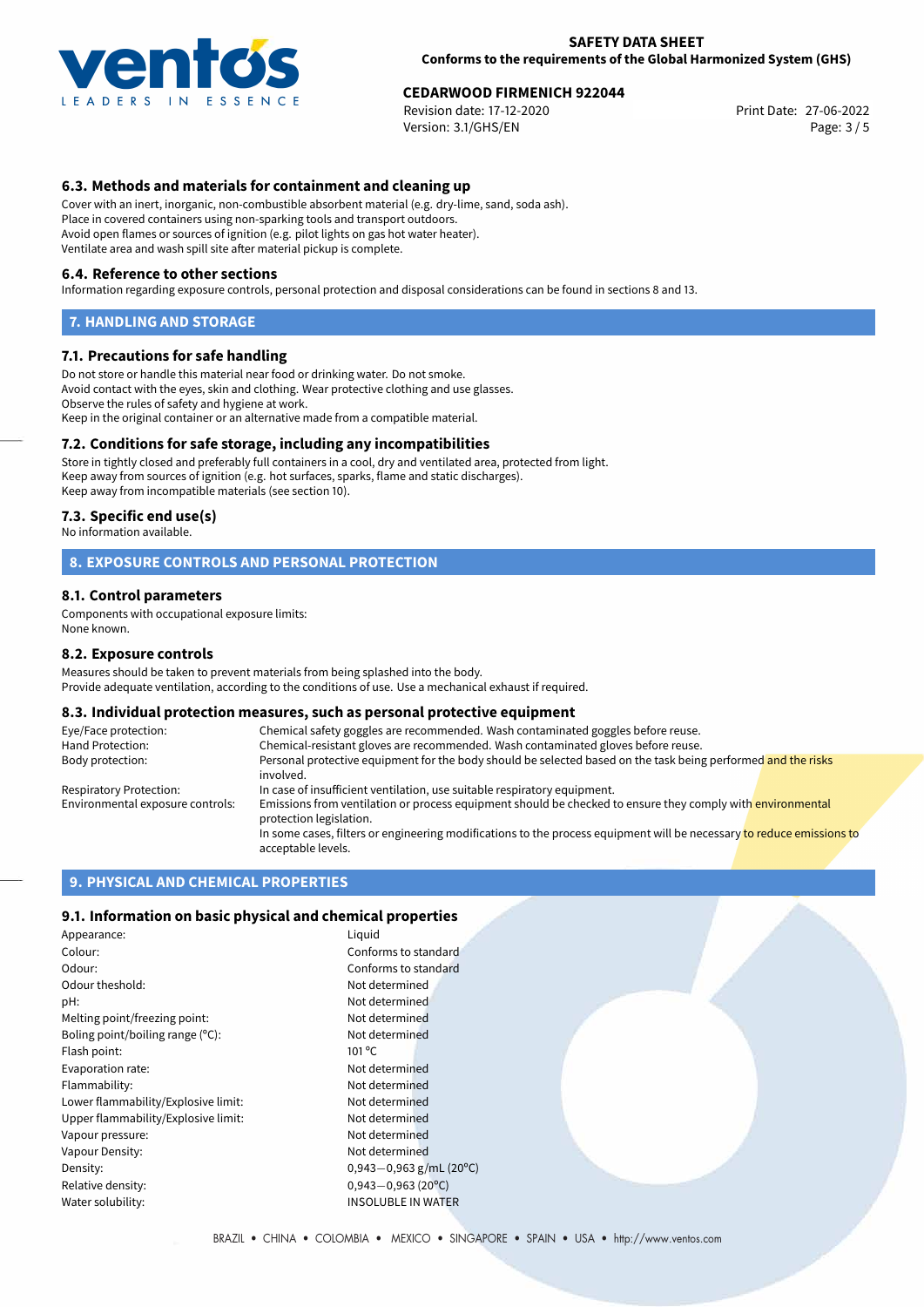

# **CEDARWOOD FIRMENICH 922044**<br>
Revision date: 17-12-2020<br>
Print Date: 27-06-2022

Revision date: 17-12-2020 Version: 3.1/GHS/EN Page: 4 / 5

Solubility in other solvents: SOLUBLE IN ETHANOL Partition coefficient n-octanol/water: Not determined Auto-ignition temperature: Not determined Decomposition temperature: Not determined Viscosity, dynamic: Not determined Viscosity, kinematic: Not determined Explosive properties: Not determined Oxidising properties: Not determined

# **10. STABILITY AND REACTIVITY**

#### **10.1. Reactivity**

No hazardous reactions if stored and handled as prescribed/indicated.

#### **10.2. Chemical stability**

The product is stable if stored and handled as prescribed/indicated.

#### **10.3. Possibility of hazardous reactions**

No hazardous reactions if stored and handled as prescribed/indicated.

#### **10.4. Conditions to Avoid**

Conditions to Avoid: Excessive heat, flame or other ignition sources.

#### **10.5. Incompatible materials**

Avoid contact with strong acids and bases and oxidizing agents.

#### **10.6. Hazardous decomposition products**

During combustion may form carbon monoxide and unidentified organic compounds.

# **11. TOXICOLOGICAL INFORMATION**

| <b>Acute toxicity</b>             | Based on the data available, the criteria for classification are not met. |  |
|-----------------------------------|---------------------------------------------------------------------------|--|
| <b>Skin corrosion/irritation</b>  | Causes skin irritation.                                                   |  |
| Serious eye damage/irritation     | Based on the data available, the criteria for classification are not met. |  |
| Respiratory or skin sensitisation | May cause an allergic skin reaction.                                      |  |
| Germ cell mutagenicity            | Based on the data available, the criteria for classification are not met. |  |
| Carcinogenicity                   | Based on the data available, the criteria for classification are not met. |  |
| Reproductive toxicity             | Based on the data available, the criteria for classification are not met. |  |
| <b>STOT-single exposure</b>       | Based on the data available, the criteria for classification are not met. |  |
| <b>STOT-repeated exposure</b>     | Based on the data available, the criteria for classification are not met. |  |
| <b>Aspiration hazard</b>          | May be fatal if swallowed and enters airways.                             |  |

# **12. ECOLOGICAL INFORMATION**

#### **12.1. Toxicity**

**Assessment:** Toxic to aquatic life with long lasting effects. **Experimental/calculated data:** No information available.

#### **12.2. Degradability** No information available.

**12.3. Bioaccumulative potential**

No information available.

# **12.4. Soil mobility**

No information available.

# **12.5. Other adverse effects**

See also sections 6, 7, 13 and 15 Do not allow to get into waste water or waterways.